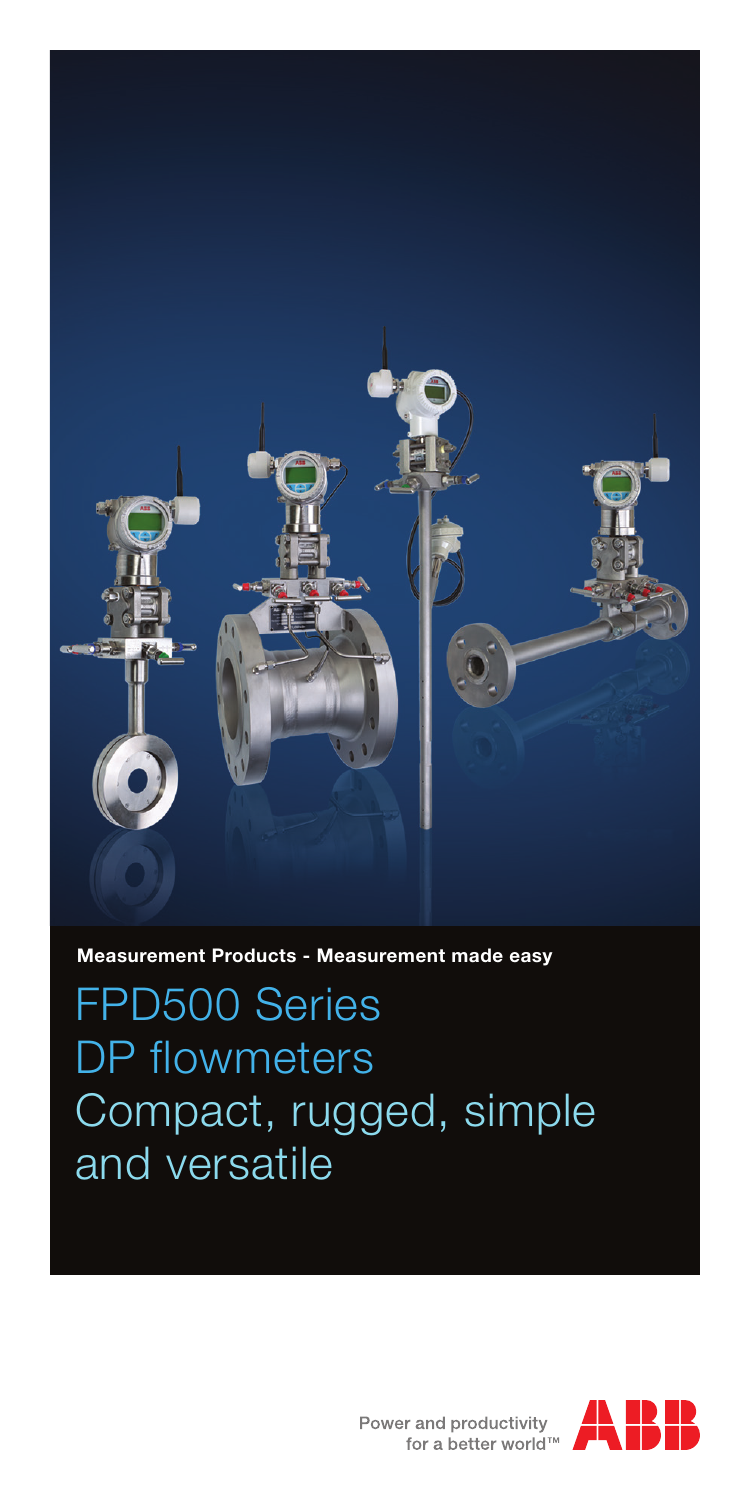# Reduce your cost of ownership

Each member of the Compact DP flowmeter family is offered for either volumetric or mass (corrected volume) flow, fully assembled, leak tested and configured before shipment.



## **OriMaster**

Compact orifice meter offered in line sizes from DN25 to DN300 (1 to 12 in.) with optional removable orifice plate in sizes DN100 to DN300 (4 to 12 in.). Suitable for installation with flange rating up to PN100 (ANSI Cl. 600).

- Easy, low cost, accurate installation
	- Reduces installation cost by up to 50 percent
- Simplified sizing and selection
	- Only two beta ratios: 0.4, 0.65
- Enhanced accuracy
	- Alignment tool provided to eliminate errors due to incorrect installation
- Low cost maintenance
	- Removable orifice plate option for on-site maintenance, offering a low cost solution to process changes or wear/damage



### Flow element coefficient comparison chart

WedgeMaster maintains performance at low values of Re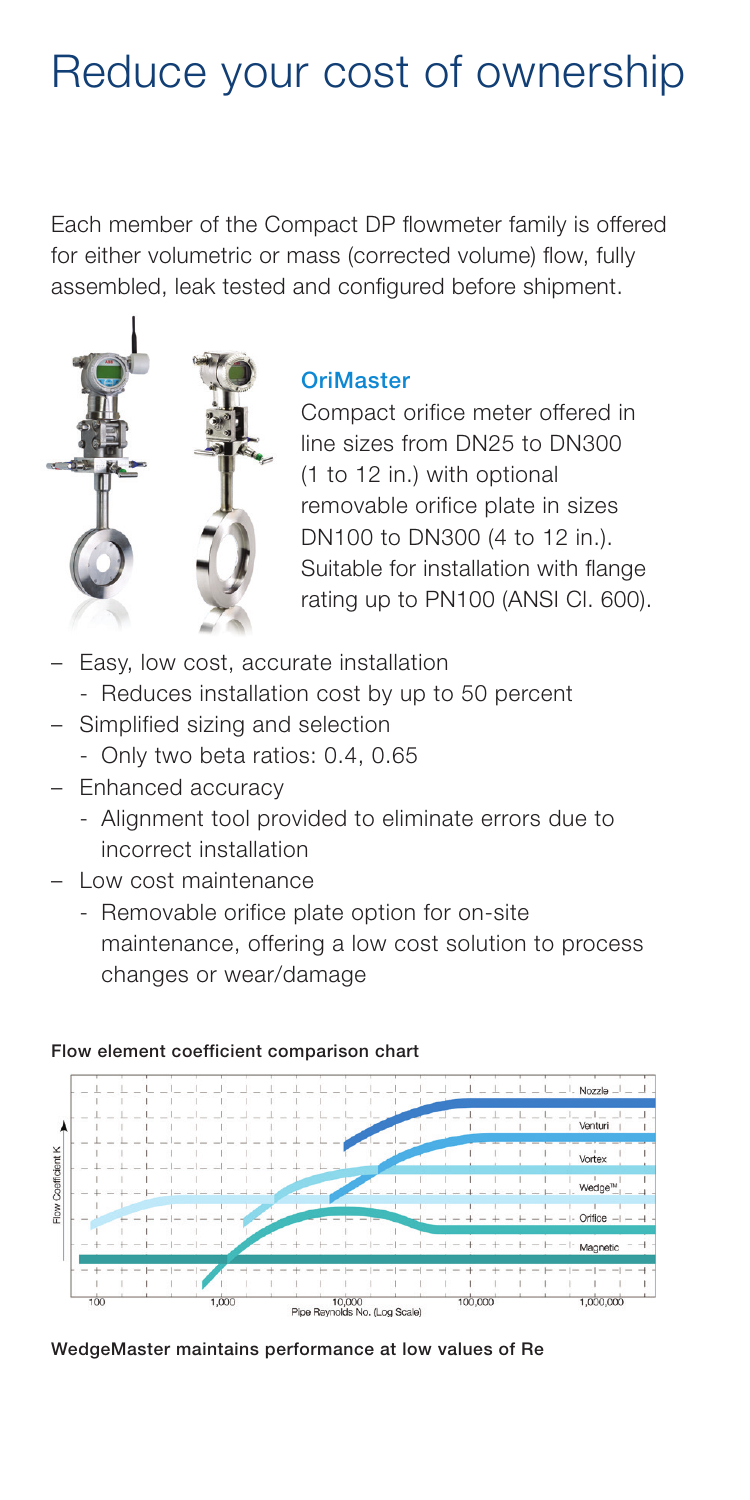

## **WedgeMaster**

Compact Wedge flowmeter in line sizes from DN25 to DN150 (1 to 6 in.); choice of 4 H/D ratios; rugged construction with wear-resistant metering element; multivariable or DP transmitter with optional PILD (Plugged Impulse Line Detection) and TTG (Through The Glass) technologies

- Reduces cost and footprint of process piping
	- Requires only 5D upstream and 2D downstream of straight pipe; can measure bi-directional flow
- Excellent long term stability
	- No critical surface dimensions to wear
	- Durable design and construction
- Wide flow and application range
	- $-$  Stable meter factor down to  $Re = 500$
	- Extends operating flow range of element



## IOMaster

Compact Integral Orifice meter in line sizes DN15, DN25 and DN40 (½, 1 and 1½ in.); choice of several beta ratios; process connections either threaded or via flanged pipe sections; multivariable or DP transmitter with optional PILD and TTG technologies

- Versatile metering for low flowrates and small pipelines
	- Available with or without upstream/downstream pipework
	- Wide choice of plate bores to suit application conditions
- Easy, low cost, accurate installation
	- 'Right first time' installation
- Low cost reconfiguration
	- Removable orifice plates for on site, low cost solutions to changes in process data or element wear/damage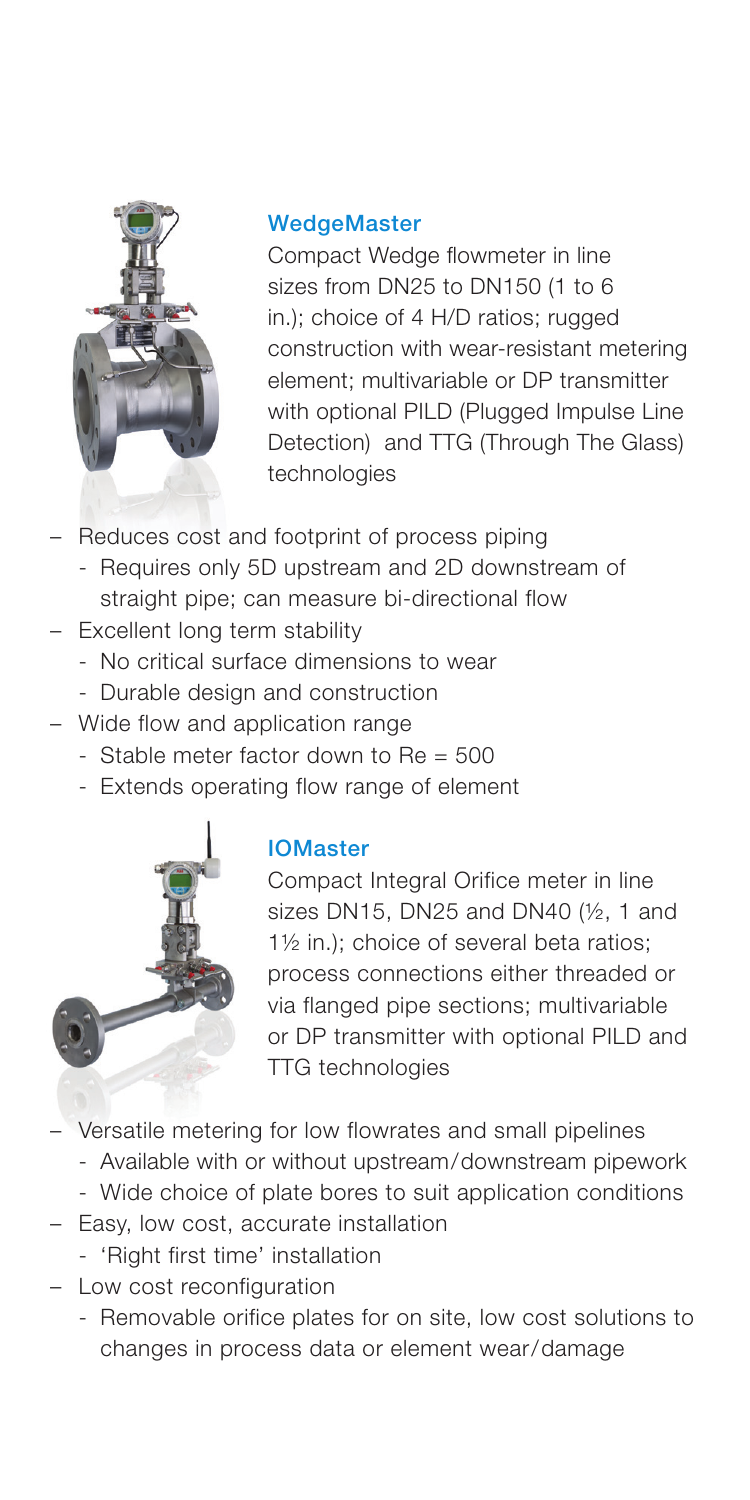## PitoMaster

Compact averaging pitot meter in line sizes from DN100 to DN600 (4 to 24 in.); threaded, flanged and end-supported mountings; multivariable or DP transmitter with optional PILD and TTG technologies

- Low operating costs with small carbon footprint
	- Low profile design creates minimal pressure losses
	- Large savings in energy usage and CO<sub>2</sub> emissions
- Economical metering in larger pipe sizes
	- Low rate of cost increase with increasing pipe size
- Low cost, easy installation into existing pipelines
	- Simple one or two hole mounting
	- No need to cut pipe and weld in flanges



PitoMaster averages the velocity profile across the pipe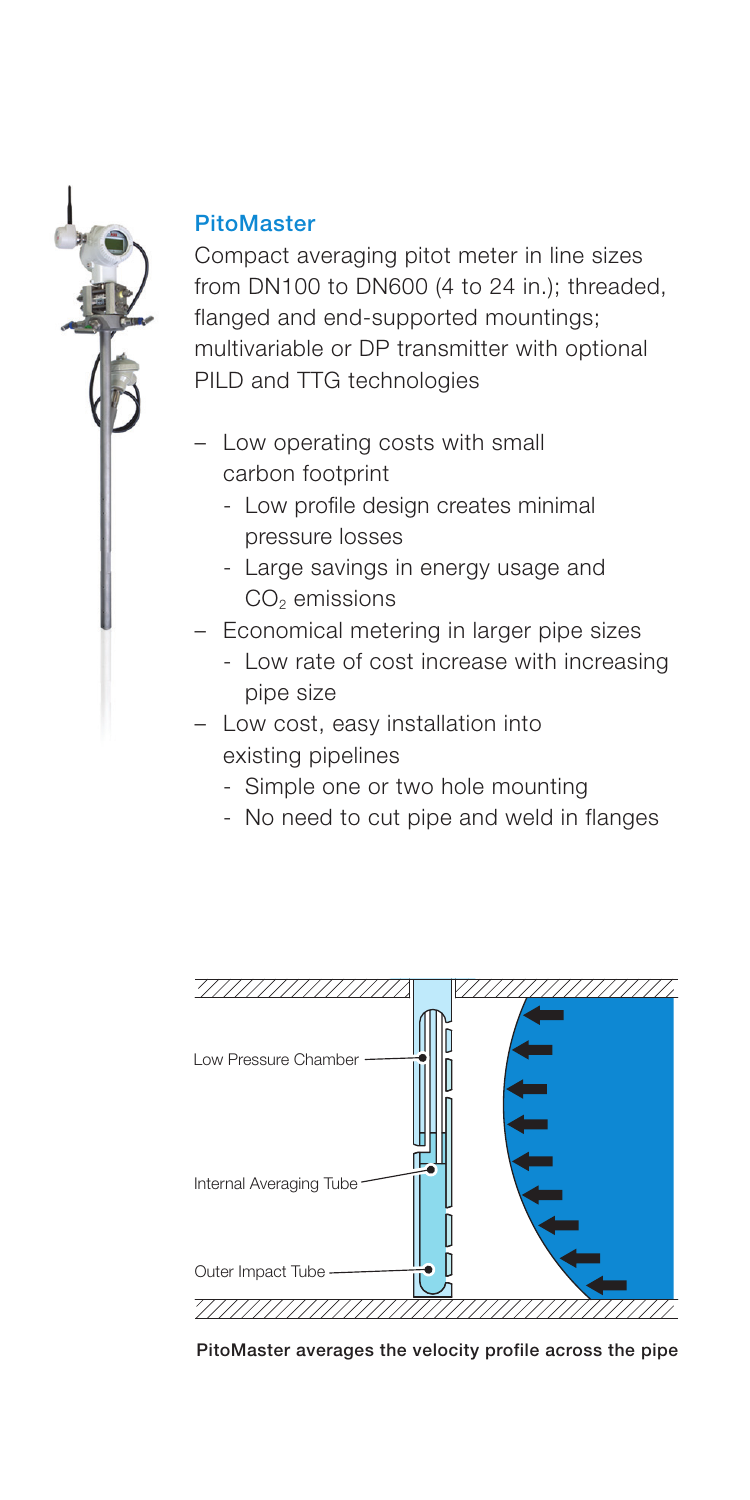# Compact DP **Benefits**

## Compact DP flowmeters offer many benefits that may not be found with other conventional flowmeter devices

- Sizing and coding configuration made easy via intuitive free software
- Greatly simplifies the procurement process
	- All the components are from one supplier under a single part number
	- Combines primary element, manifold, transmitter and optional temperature element in a single assembly
	- Reduces cost of procurement and order-progressing
	- Ensures application-matching of the transmitter with the primary DP device
- Simplifies installation and commissioning
	- Simple, compact one-piece assembly to install
	- No separate impulse lines
- Enhances reliability
	- Integral impulse lines enhance response
- Available with PILD (Plugged Impulse Line Detection) that can detect any potential blockage of impulse lines
- Eliminates multiple mechanical joints to reduce chances of leakage and fugitive emissions



Replace all this with one OriMaster meter